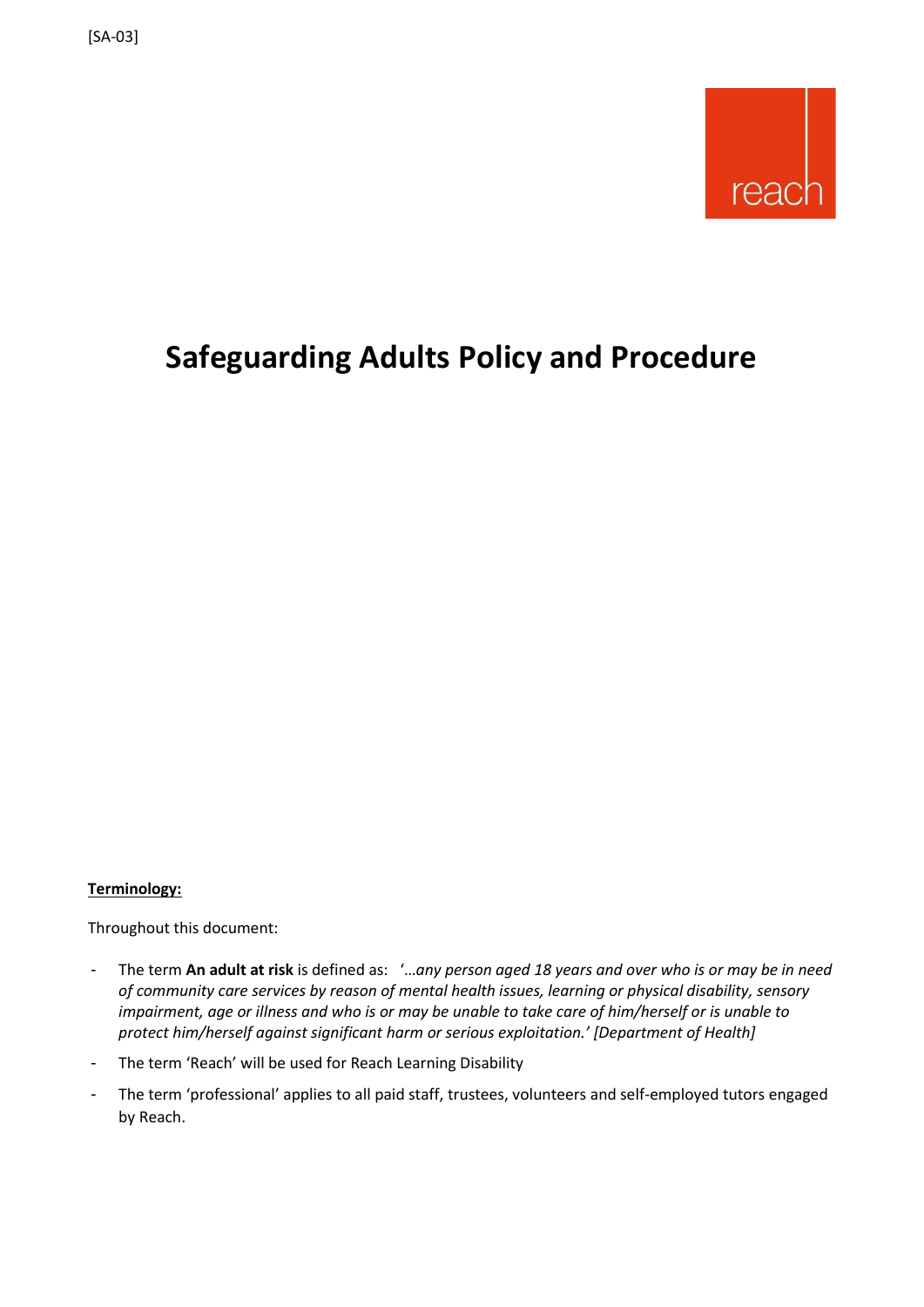## **Statement of Intent:**

The abuse of adults constitutes a clear infringement of their rights and freedoms as citizens. This policy and procedure aims to protect adults who are risk of all forms of abuse to ensure that they receive a safe, and supportive service, through the process of identifying, managing and preventing all forms of abuse.

## **Policy: Safeguarding Adults**

**Reach is committed to ensuring that the individual rights and freedoms of all people are protected and promoted through eliminating: neglect, abuse, exploitation, harassment and discrimination.**

**Reach recognises its responsibility in safeguarding the personal dignity and rights of all vulnerable people and is committed to taking all appropriate steps to maintain a safe environment and to liaise with statutory agencies to ensure that any allegations of abuse are promptly and properly investigated and, where appropriate, survivors are supported and perpetrators held to account.**

Reach recognises that it has a duty by law under the Equality Act 2010 to protect people with a 'protected characteristic' from discrimination, harassment and victimisation.

Reach is committed to taking any necessary actions to reduce the likelihood of any harm occurring within the organisation in the present and in the future. Reach aims to proactively embed a culture of safeguarding to prevent abuse occurring and to provide support to individuals who have been harmed by abuse whether this occurred recently or in the past.

Reach aims to create a culture of 'openness' in which all employees speak out against abuse, promoting protection of vulnerable people and raising awareness of the kinds of abuse that might occur. In order to inform the ways in which professionals and other staff work Reach will adhere to the six principles of good practice as set out in the Nottingham and Nottinghamshire Multi-Agency Safeguarding Procedure for raising concerns and referring:

- **Empowerment:** People being supported and encouraged to make their own decisions and giving informed consent where appropriate. *"I am asked what I want as the outcomes from the safeguarding process and these directly inform what happens."*
- **Prevention**: It is better to take action before harm occurs. *"I receive clear and simple information about what abuse is, how to recognise the signs and what I can do to seek help."*
- **Proportionality:** The least intrusive response appropriate to the risk presented. *"I am sure that the professionals will work in my interest, as I see them and they will only get involved as much as needed."*
- **Protection:** Support and representation for those in greatest need. *"I get help and support to report abuse and neglect. I get help so that I am able to take part in the safeguarding process to the extent to which I want."*
- **Partnership:** Local solutions through services working with their communities. Communities have a part to play in preventing, detecting and reporting neglect and abuse. *"I know that staff treat any personal and sensitive information in confidence, only sharing what is helpful and necessary. I am confident that professionals will work together and with me to get the best result for me."*
- **Accountability**: Accountability and transparency in delivering safeguarding. *"I understand the role of everyone involved in my life and so do they."*

Reach seeks to keep all adults safe by:

- Valuing individuals; listening to and respecting them and ensuring that there is a safe physical environment for all adults, including clients, staff and volunteers in line with Health & Safety regulations and procedures
- Appointing Safeguarding Officers [SO], a Senior Safeguarding Officer [SSO] and a Lead Board Member [LBM], all of whom will be trained to respond appropriately to safeguarding concerns.
- Working closely with statutory agencies including; Local Authority, Adult Social Care and the Police, to ensure that any allegations of abuse are promptly and thoroughly investigated and, where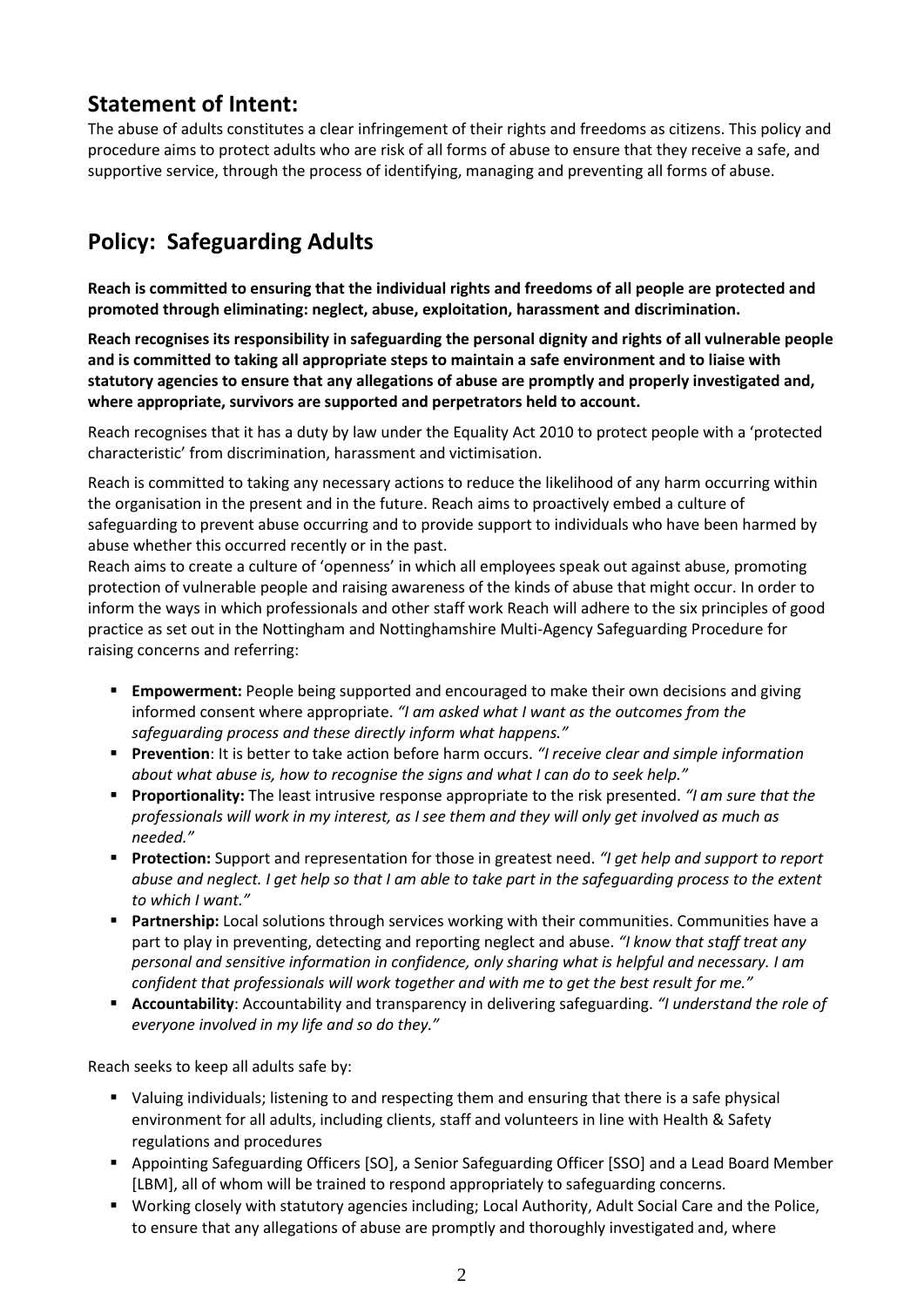appropriate, survivors are supported and perpetrators held to account.

- Using Nottinghamshire / Nottingham City Safeguarding Board Procedure for raising a Concern and Referring (or the equivalent local procedures if allegations are made outside the County) to share concerns and information with agencies.
- Adopting a rigorous approach to the safeguarding of adults through safeguarding procedures and a code of conduct for all professionals.
- Providing appropriate management for professionals through supervision, support, training and quality assurance measures.
- The safe recruitment of professionals by carrying out appropriate checks, including Disclosure & Barring Service [DBS] checks and references
- **E** Ensuring that confidential, detailed and accurate records are maintained and securely stored in line with current DPA/Archive Polices.
- Ensuring that any allegations made against professionals are managed appropriately through the relevant procedures, including Safeguarding and Disciplinary Procedures
- Ensuring that all professionals are aware of the Whistleblowing Procedures to be used when a member of staff feels unable to share information with a person(s) responsible within Reach.
- Ensuring that professionals and members of the public visiting Reach premises / using Reach services are aware of the Reach's commitment to safeguarding all adults.

This policy, and the associated procedures, will be widely promoted and are mandatory for all professionals involved in Reach.

Copies are available in the Policy file kept in your manager's office and on SharePoint.

Any documents/forms referred to in this document and shown in italics are hyperlinks to the documents that can be found in the 'Procedures and Forms' section on SharePoint.

#### **Failure to comply with the policy and procedures will be addressed without delay and may ultimately result in dismissal/exclusion from the organisation.**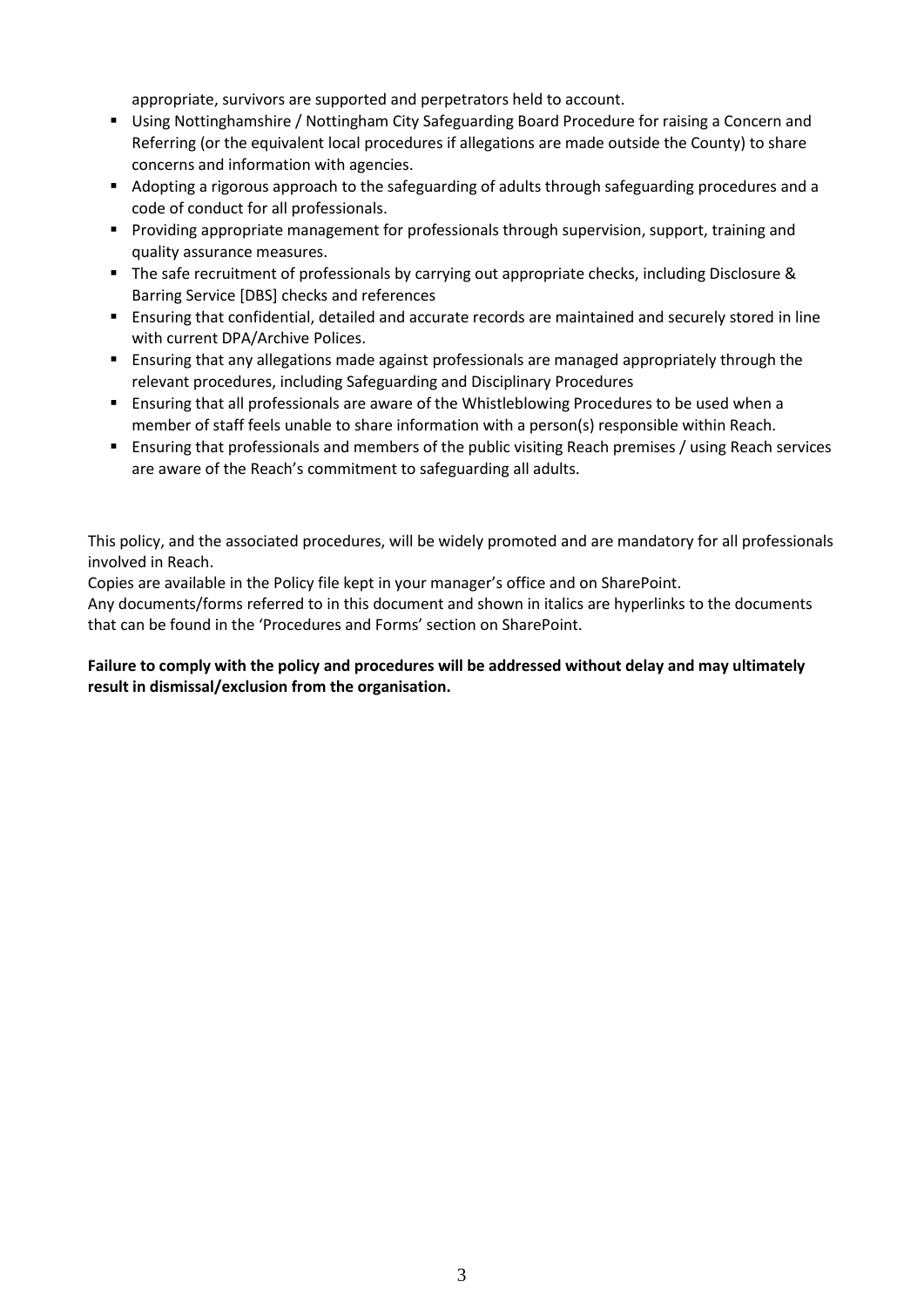## **Safeguarding Procedure:**

#### **1. Introduction:**

This document outlines the procedures for safeguarding adults.

#### **2. What is Safeguarding?**

**Safeguarding** is defined as *' …action to prevent abuse or to protect persons thought to be at risk of abuse or neglect or poor standards of care by any other person or persons that violates their human and civil rights.*

Safeguarding means protecting an adult's right to live in safety, free from abuse and neglect. It is about people and organisations working together to prevent and stop both the risks and experience of abuse or neglect, while at the same time making sure that the wellbeing of adults is promoted, including having regard to their views, wishes, feelings and beliefs in deciding on any action.

Safeguarding duties apply where there is reasonable cause to suspect that an adult has needs for care and support, whether or not the authority is meeting any of those needs and is experiencing, or is at risk of, abuse or neglect, and as a result of those needs is unable to protect him/herself against the abuse or neglect or the risk of it. **N.B.** the adult's care and support needs should arise from or be related to a physical or mental impairment or illness, however they do not need to meet the minimum eligibility criteria as set out in Ch. 14 of the care and Support Guidance issued under The Care Act 2014.]

**Under the Care Act 2014** the aims of adult safeguarding are to:

- Stop abuse or neglect wherever possible;
- Prevent harm and reduce the risk of abuse or neglect to adults with care and support needs;
- Safeguard adults in a way that supports them in making choices and having control about how they want to live;
- Promote an approach that concentrates on improving life for the adults concerned;
- Raise public awareness so that communities as a whole, alongside professionals, play their part in preventing, identifying and responding to abuse and neglect;
- Provide information and support in accessible ways to help people understand the different types of abuse; how to stay safe and what to do to raise a concern about the safety or well-being of an adult;
- Address what has caused the abuse or neglect.

#### **3. Prevention of persons barred from working in the care sector from being offered employment**

Reach uses the Disclosure and Barring Service [DBS] to help assess the suitability of applicants for all positions, including volunteers and trustees. Applicants will not have their employment confirmed until a satisfactory Disclosure is received. DBS applications are dealt with by Nottinghamshire County Council who will inform Reach and the applicant of the decision taken. Applicants will also receive a paper copy.

Reach complies fully with the DBS Code of Practice regarding the correct handling, use, storage, retention and disposal of Disclosures and [Disclosure](https://reachuk.sharepoint.com/sites/documentlibrary/Shared%20Documents/Forms/AllItems.aspx?id=%2Fsites%2Fdocumentlibrary%2FShared%20Documents%2FPolicies%20and%20Procedures%2FCurrent%20Policies%2FDBS%20Policy%20inc%20ex%2Doffenders%20policy%2Epdf&parent=%2Fsites%2Fdocumentlibrary%2FShared%20Documents%2FPolicies%20and%20Procedures%2FCurrent%20Policies) information. For more information refer to Reach's Disclosure [and Barring Policy](https://reachuk.sharepoint.com/sites/documentlibrary/Shared%20Documents/Forms/AllItems.aspx?id=%2Fsites%2Fdocumentlibrary%2FShared%20Documents%2FPolicies%20and%20Procedures%2FCurrent%20Policies%2FDBS%20Policy%20inc%20ex%2Doffenders%20policy%2Epdf&parent=%2Fsites%2Fdocumentlibrary%2FShared%20Documents%2FPolicies%20and%20Procedures%2FCurrent%20Policies)

#### **4. Making Safeguarding Personal (MSP)**

Under The Care Act, 2014 'making safeguarding personal' means that safeguarding referrals and enquiries should be person-led and outcome-focused. Reach staff and volunteers should engage the adult in a conversation about how best to respond to their safeguarding situation in a way that enhances involvement, choice and control as well as improving quality of life, wellbeing and safety.

The key focus is on developing a real understanding of what people wish to achieve, agreeing, negotiating and recording their desired outcomes, working out with them (and their representatives or advocates if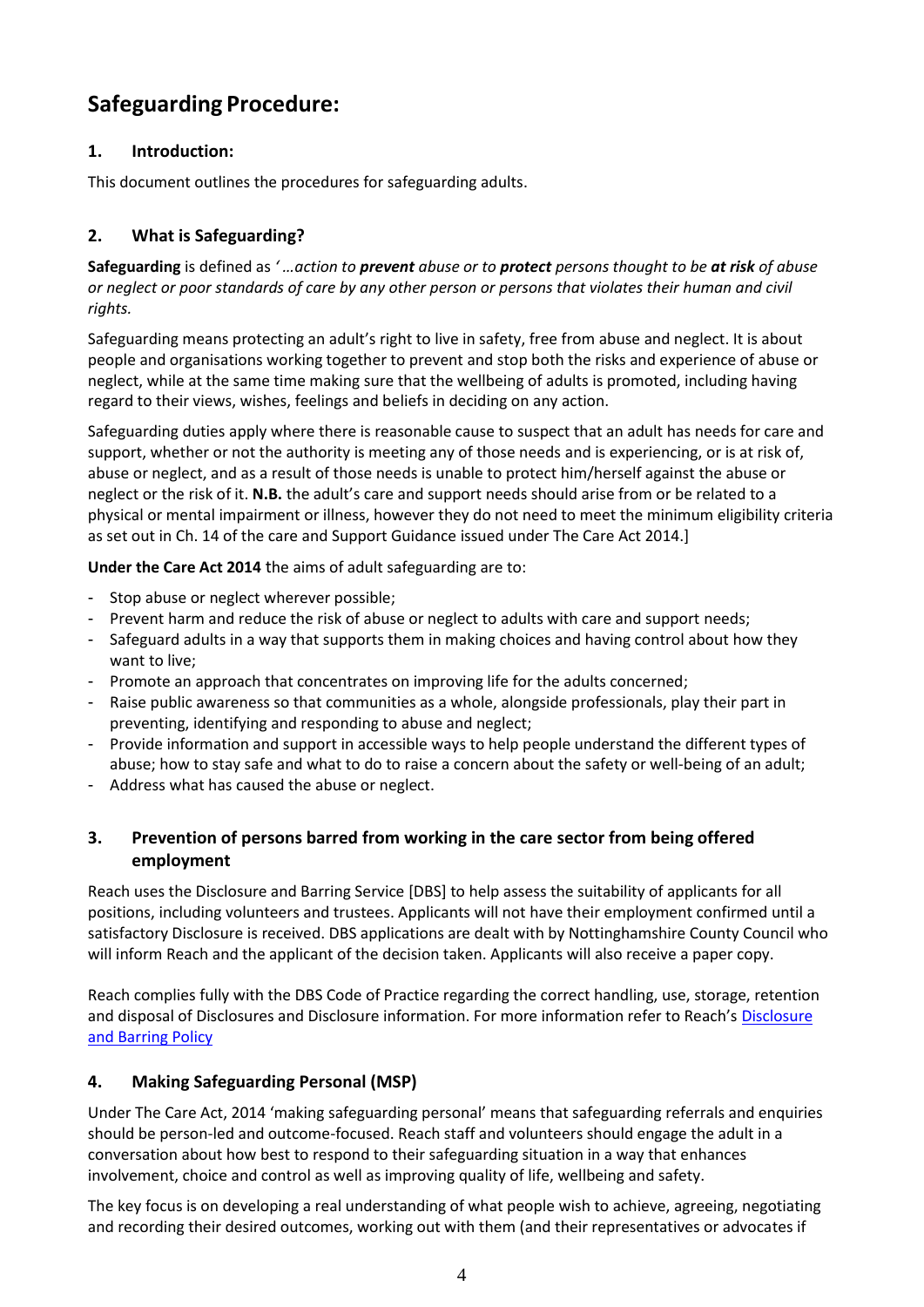they lack capacity) how best those outcomes might be realised and then monitoring the extent to which desired outcomes have been realised.

#### **5. Who has responsibility for safeguarding adults?**

Safeguarding is everyone's responsibility. Everyone who comes into contact with adults at risk has a role to play in promoting their welfare and protecting them from harm. Having safeguards in place within an organisation not only protects and promotes the welfare of adults at risk but also enhances the confidence of trustees, staff, volunteers, parents/carers and the general public.

All Reach professionals who are working with our clients, must always act in the best interests of clients and must ensure that they take all reasonable steps to prevent harm to any adults with whom they have contact. They must be:

- alert to potential indicators of abuse or neglect;
- alert to the risks which individual abusers or potential abusers may pose to adults at risk
- alert to the impact on the adult at risk of any concerns of abuse or maltreatment;
- able to gather and, where appropriate, analyse information as part of an assessment of the adult's needs.

Professionals should be alert to the potential need for early help for an adult at risk who:

- Is disabled and has specific additional needs;
- Has special educational needs;
- Is showing signs of engaging in anti-social or criminal behaviour;
- Is in a family circumstance presenting challenges for the adult, such as substance abuse, mental health issues, domestic violence; and/or
- Is showing early signs of abuse and/or neglect.

#### **6. Identifying Abuse:**

Abuse is a violation of an individual's human and civil rights by any other person or persons. All types of abuse may be perpetrated as the result of deliberate intent, negligence or ignorance. Incidents of abuse may be multiple, either to one person in a continuing relationship or service context or to more than one person at a time.

Abuse, including neglect, can take many forms and the individual circumstances of a case should always be considered. The Care Act 2014 sets out the following categories of abuse and neglect:

**Physical Abuse:** Including hitting; slapping; pushing; kicking; misuse of medication; restraint; or inappropriate sanctions.

**Domestic Abuse and Violence:** Including psychological, physical, sexual, financial, emotional abuse and honour based violence.

The cross-government definition of domestic violence and abuse is:

- Any incident or pattern of incidents of controlling, coercive, threatening behaviour, violence or abuse between those aged 16 or over who are, or have been, intimate partners or family members regardless of gender or sexuality
- The abuse can encompass, but is not limited to psychological, physical, sexual, financial, emotional abuse; so called 'honour' based violence; female genital mutilation; and forced marriage  $\Box$
- Age range extended down to 16 (although these procedures should only be followed if an adult at risk aged 18 or over, as per the criteria in the Nottingham and Nottinghamshire Safeguarding Adults Procedures for Referrers, is subject to domestic violence)

A new offence of coercive and controlling behaviour in intimate and familial relationships was introduced into the Serious Crime Act 2015. The offence will impose a maximum 5 years imprisonment, a fine or both. The offence closes a gap in the law around patterns of coercive and controlling behaviour during a relationship between intimate partners, former partners who still live together, or family members, sending a clear message that it is wrong to violate the trust of those closest to you, providing better protection to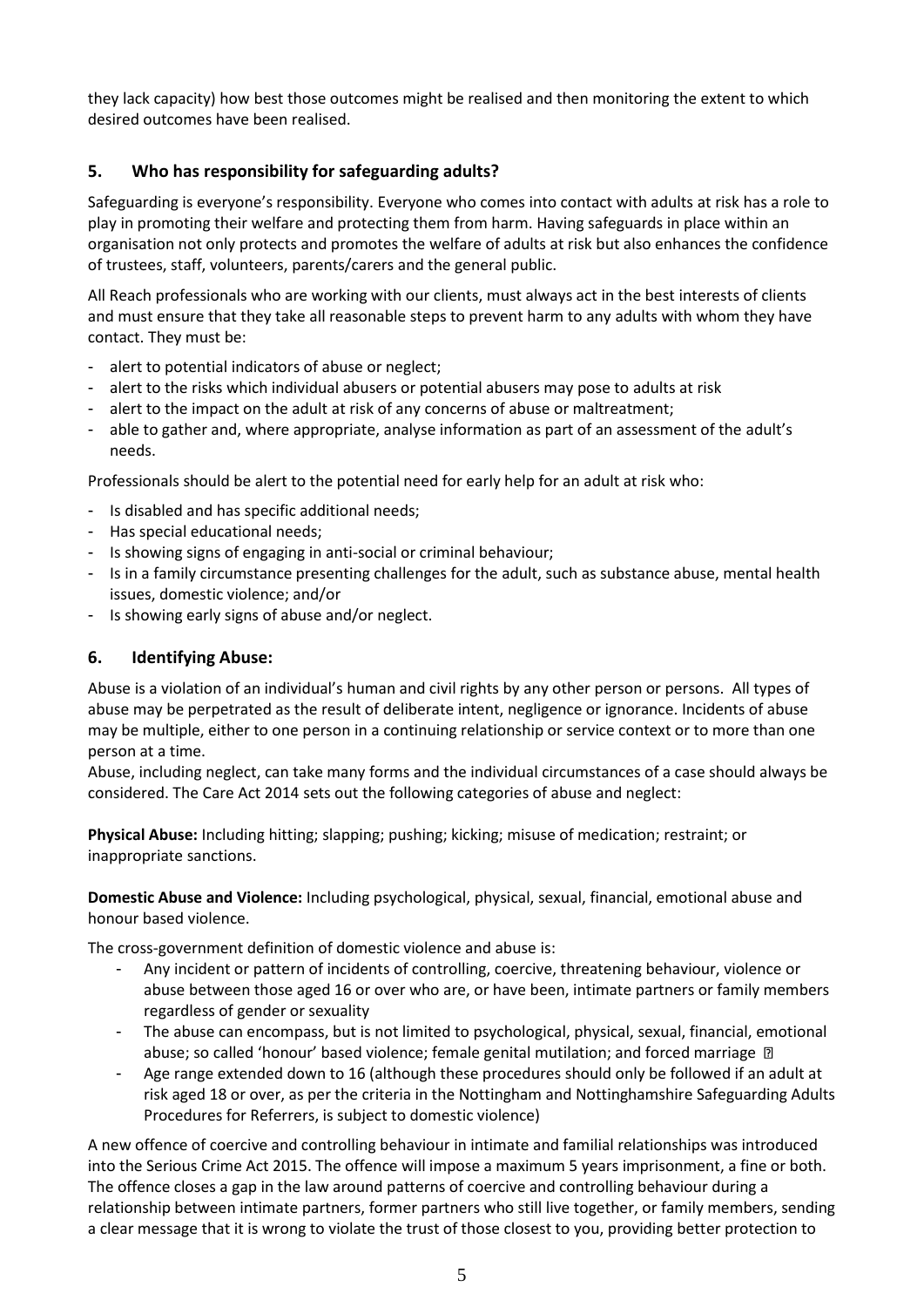those experiencing continuous abuse and allowing for earlier identification, intervention and prevention. Read the accompanying statutory guidance for further information.

**Sexual Abuse:** Including rape and sexual assault or sexual acts to which the adult at risk has not consented; is incapable of giving informed consent or was pressured into consenting. This may involve contact or noncontact abuse (e.g. touch, masturbation, being photographed, teasing and inappropriate touching).

**Psychological abuse**: Including emotional abuse; threats of harm or abandonment; deprivation of contact; humiliation; blaming; controlling; intimidation; coercion; harassment; verbal abuse; isolation or withdrawal from services or supportive networks.

**Financial or material abuse**: Includes theft; fraud; exploitation; pressure in connection with wills; property; inheritance; financial transactions or the misuse or misappropriation of property, possessions or benefits.

**Modern Slavery:** Encompasses slavery, human trafficking; forced labour and domestic servitude. Traffickers and slave masters use whatever means they have at their disposal to coerce, deceive and force individuals into a life of abuse, servitude and inhumane treatment. People who have been trafficked may:

- Show signs of consistent abuse or have untreated health issues
- Have no identification documents in their personal possession, and little or no finances of their own
- Be unwilling to talk without a more 'senior', controlling person around who may act as their translator
- Sleep in a cramped, unhygienic room in a building that they are unable to freely leave
- Be unable to leave their place of work to find different employment, and fear that bad things may happen if they do
- Be charged for accommodation or transport by their employers as a condition of their employment, at an unrealistic and inflated cost which is deducted from wages
- Be forced to work to pay off debts that realistically they will never be able to

They may be forced to work in certain types of industries or activities, such as:

- Factories, farms or fast food restaurants
- Domestic service, such as a cleaner or nanny
- Street crime, such as pickpocketing or robbery
- Services of a sexual nature, such as escort work, prostitution or pornography

**Discriminatory abuse**: Including racism; sexism; that based on a person's disability, culture and other forms of harassment, slurs or similar treatment.

**Organisational abuse**: Neglect and poor professional practice in care settings also need to be taken into account. It may take the form of isolated incidents of poor practice at one end of the spectrum, through to pervasive ill treatment or gross misconduct at the other. It can occur when the routines, systems, communications and norms of an institution compel individuals to sacrifice their preferred lifestyle and cultural diversity to the needs of that institution. Repeated instances of poor care may be an indication of more serious problems.

**Neglect and acts of omission:** Including ignoring medical or physical care needs, failure to provide access to appropriate health, social care or educational services, and the withholding of the necessities of life, such as medication, adequate nutrition and heating may be indicated by:

**Self-Neglect**: covers a wide range of behaviours - neglecting to care for one's personal hygiene, health or surroundings including hoarding. It should be noted that whilst self-neglect may not prompt a section 42 enquiry, it should still be referred and assessed on a case-by-case basis.

A decision on whether a response is required under safeguarding will depend on the adult's ability to protect themselves by controlling their own behaviour and the level of risk including the impact on others.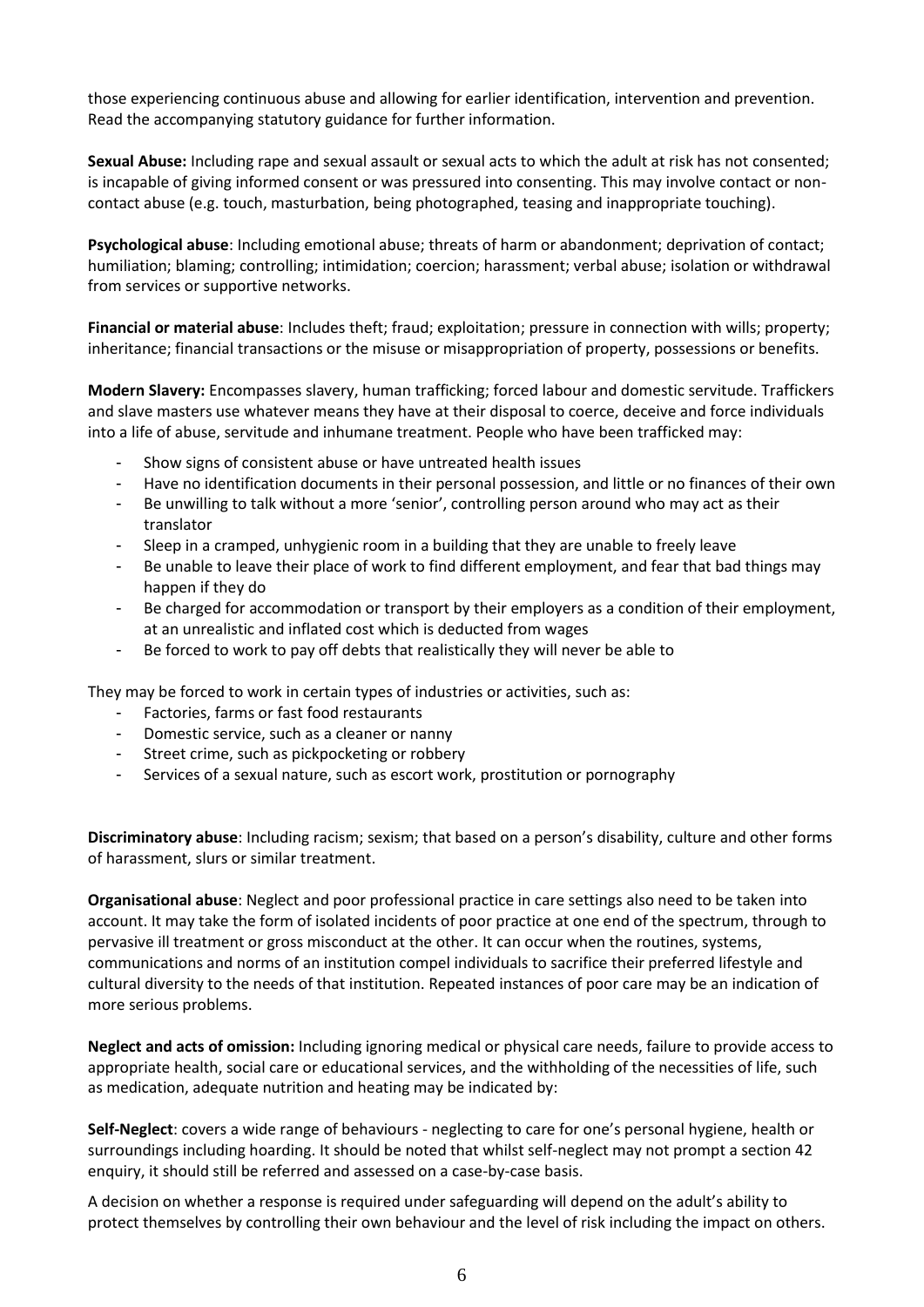**Self-harm**: this is not a category of abuse under the Care Act and so does not fall under the scope of these procedures. However, it may be an indicator of or caused by other types of abuse. Even if this is not the case, you still have a duty of care

#### **7. Links to other processes and procedures**

There is a link between some legislation, procedures and guidance, which may mean that it is necessary to follow more than one process at the same time. Where an adult at risk is subject to any of the following, these safeguarding procedures must be considered in addition to any other procedures:

- Domestic violence and abuse;
- Modern slavery;
- Honour based violence and forced marriage;
- Hate crime and mate crime;
- Anti social behaviour;
- Unlawfully depriving someone of their liberty;
- Human trafficking;
- Extreme radicalisation;
- Violent extremism.
- Female Genital Mutilation [FGM]
- Pressure ulcer protocols

#### **8. Non-Recent Abuse**

This refers to any allegations of child abuse, which occurred when the complainant was a child (under 18 years of age) and which have been made after a significant lapse of time, usually over 1 year. All allegations of non-recent abuse should be dealt with under the Children's Safeguarding Procedures.

There are many valid reasons why the victim may be unable to disclose at the time of their abuse. It is known that fear of being disbelieved or not taken seriously, fear of the perpetrator, retaliation, shame and embarrassment have all been factors which have prevented victims from disclosing. Allegations of nonrecent abuse should always be taken seriously, regardless of the amount of information available; for example where the name of the people involved is not available or can't be recalled.

Responses to disclosures of non-recent abuse require as high a standard as a response to current abuse. Professionals (paid members of staff, trustees or volunteers) dealing with cases of this nature should be aware that even though the offences are termed 'non-recent', the alleged perpetrator could be in current contact with children and young people as a parent, carer, worker or volunteer. They should also be aware that non-recent abuse does not only apply to abuse which occurred in institutions or at the hands of professionals; allegations may also be made about family members, carers, or other young people.

#### **9. Concerns Raised by a Member of the Public:**

When a member of the public approaches Reach with concerns about the welfare of an adult at risk, regardless of whether the adult is known to Reach, the professional should:

- Reassure the person that they have done the right thing in raising their concerns
- Advise the individual raising the concerns to contact the MASH in their own right. This can be done by telephoning the **County Council's Customer Service Line on 0300 500 80 80.**
- Record the details of the allegation as made.
- Inform the relevant Safeguarding Officer / Senior Safeguarding Officer who will always follow through with MASH in case the member of the public does not do so.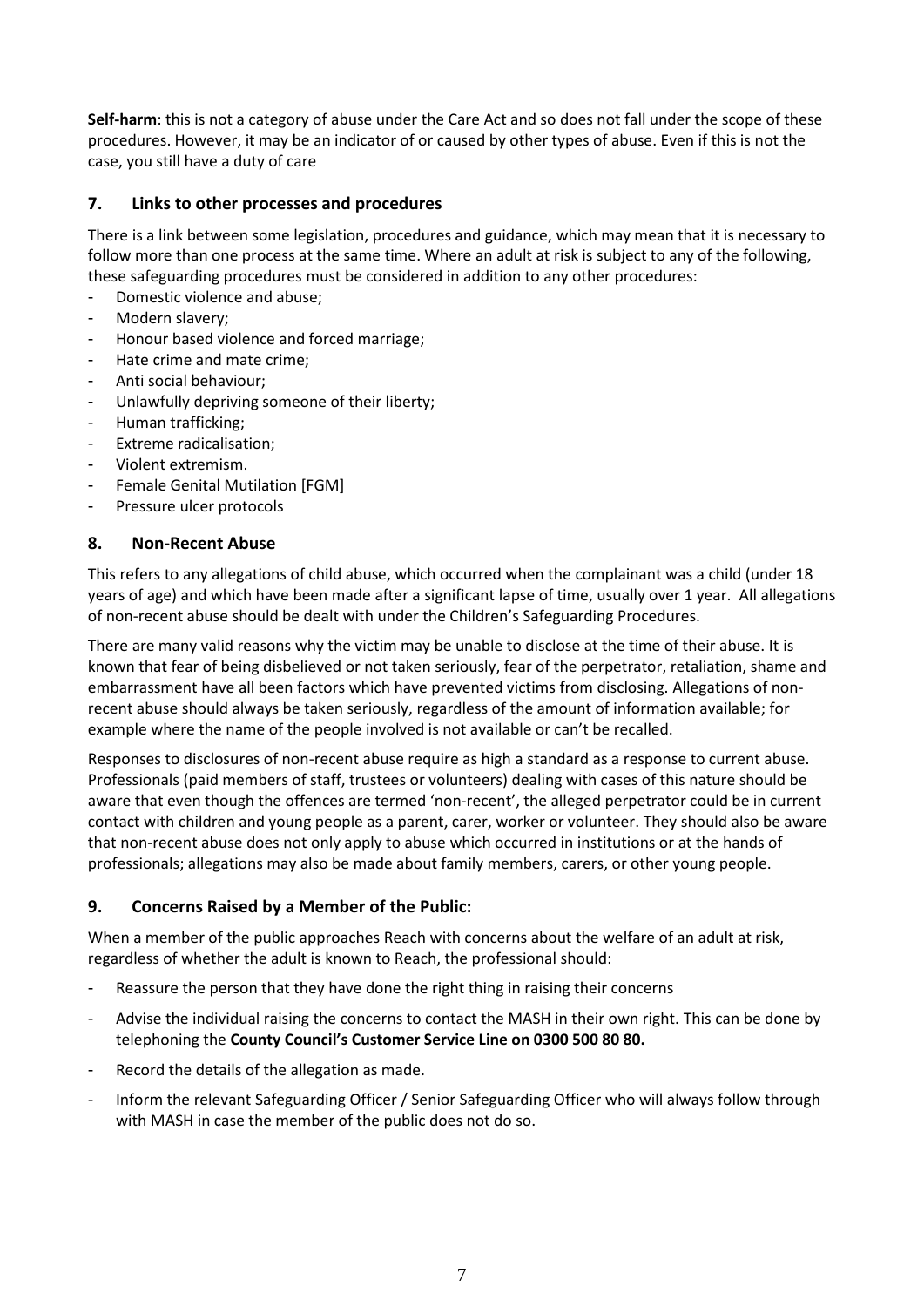#### **10. Suspected abuse relating to Reach staff / people in a position of trust, including volunteers:**

Where the concern relates to a member of staff at Reach, the Person Raising the Concern should take care not to speak to the person named but just pass the information to the Referrer to take appropriate action.

When a member of staff is alleged to have caused the abuse or neglect, it is the responsibility of Reach to undertake an investigation in line with its Disciplinary Procedures. Any action taken under internal procedures should be discussed with the Local Authority in order to ensure that any action taken will not impede any action to be taken by the LA or Police and to establish clear parameters around the information to be given to the adult at risk or the person making the allegation (if different) and the member of staff.

Any decision to suspend a staff member should be proportionate to the level of risk presented, fully documented and in line with Reach internal Employee Relations Procedures.

Where it is determined that a member of staff has perpetrated abuse against an adult at risk, or a child, it may be the responsibility of Reach to refer them to the 'Disclosure and Barring Service'.

This will be necessary where the member of staff has:

- Been dismissed because they have harmed an adult at risk
- Been dismissed or removed from the working in a 'regulated activity' because the might have harmed an adult at risk
- Resigned before they could be dismissed.

#### **11. Suspected Abuse of Staff and Carers**

Staff and Carers may also experience intentional or unintentional harm from the adult they are trying to support and as a result, safeguarding enquiries may be required where the person posing the risk may be a client/service user. Se[e ADASS Carers and Safeguarding Adults.](https://reachuk.sharepoint.com/sites/documentlibrary/Shared%20Documents/Policies%20and%20Procedures/Procedures%20and%20forms/Safeguarding%20and%20Prevent/Carers%20and%20safeguarding%20document%20June%202011.pdf)

#### **12. Suspected Abuse in another organisation:**

Professionals who witness or suspect abuse in another organisation are expected to act as the person raising a concern and inform the manager or the senior person on duty in the organisation concerned unless the person raising the concern has reason to believe that these officers are implicated in / colluding with the alleged abuse. Where this is the case the person should act as a member of the public and refer the matter to MASH themselves and report their actions to their own line manager.

Staff who have concerns about the **quality of care** in other organisations should report these to the manager of the organisation **and** to the Safeguarding Officer [SO] at Reach who will report the matter to the commissioning body of the organisation (The Local Authority Purchasing and Contracting department **and** the regulator body, CQC.)

#### **13. Children who abuse:**

If a child is allegedly abusing an adult at risk, these Safeguarding Adults' procedures should be followed; however, the Local Authority Children's Services will also need to be informed as part of the local authority's response.

#### **14. Self-harm**:

Self-harm does not come under the scope of these procedures. However, all professionals have a duty of care in such cases and such situations should be addressed by your organisations' own internal procedures.

#### **15. Data Protection; information-sharing and consent**

Reach complies fully with its obligations under the Data Protection Act and other relevant legislation pertaining to the safe handling, use, storage, sharing, retention and disposal of Disclosure information. For additional information refer to th[e Data Protection policy.](https://reachuk.sharepoint.com/sites/documentlibrary/Shared%20Documents/Forms/AllItems.aspx?id=%2Fsites%2Fdocumentlibrary%2FShared%20Documents%2FPolicies%20and%20Procedures%2FCurrent%20Policies%2FData%20Protection%20Policy%2Epdf&parent=%2Fsites%2Fdocumentlibrary%2FShared%20Documents%2FPolicies%20and%20Procedures%2FCurrent%20Policies)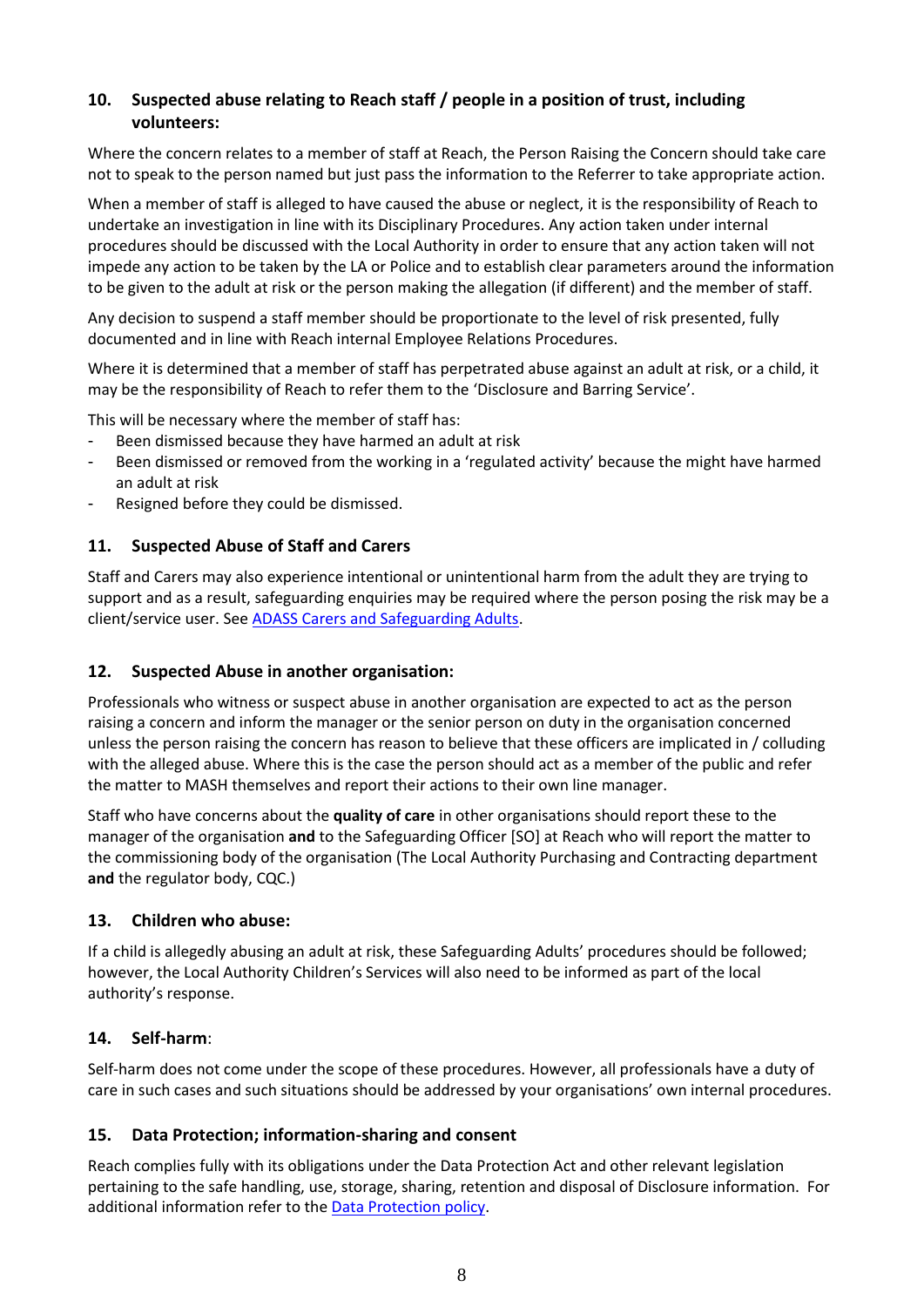**Consent:** The requirement to respect the individual's right to autonomy [Human Rights Act – Article 8] must not be used as an excuse for inaction where an adult is at risk of abuse or neglect. The Data Protection Act 2018 allows the sharing of information without consent when the Care Act 2014 requires this.

If a referral is made but the adult at risk is reluctant to continue with an investigation, it will be brought to the attention of the Safeguarding Adults Team. This will enable a discussion on how best to support and protect the adult at risk. However, a professional case discussion will still need to take place and should be recorded appropriately.

#### **16. Mental capacity:**

If the adult at risk is assessed as lacking the mental capacity to make decisions about the outcome they would like to see as a result of the referral being made the Referrer must make a decision in the best interests of the adult at risk in accordance with the provisions set out in th[e Mental Capacity Act 2005 Code](https://reachuk.sharepoint.com/sites/documentlibrary/Shared%20Documents/Policies%20and%20Procedures/Procedures%20and%20forms/Safeguarding%20and%20Prevent/Mental-capacity-act-code-of-practice.pdf)  [of Practice](https://reachuk.sharepoint.com/sites/documentlibrary/Shared%20Documents/Policies%20and%20Procedures/Procedures%20and%20forms/Safeguarding%20and%20Prevent/Mental-capacity-act-code-of-practice.pdf) for completing a two-stage test and making a 'best interests' decision.

## **17. What to do when there are concerns about possible abuse or an allegation has been made:**

#### **17.1 Referral Procedure:**

Reach is situated in Nottinghamshire and is therefore **required** to adopt the Referral Procedure of the Nottingham and Nottinghamshire Safeguarding Adults Board (See *'[The Nottingham and Nottinghamshire](https://reachuk.sharepoint.com/sites/documentlibrary/Shared%20Documents/Policies%20and%20Procedures/Procedures%20and%20forms/Safeguarding/Nottm%20and%20Notts%20Multi%20Agency%20Adult%20Safeguarding%20Procedure.pdf)  [Multi Agency Adult Safeguarding Procedure for raising a Concern & Referring'](https://reachuk.sharepoint.com/sites/documentlibrary/Shared%20Documents/Policies%20and%20Procedures/Procedures%20and%20forms/Safeguarding/Nottm%20and%20Notts%20Multi%20Agency%20Adult%20Safeguarding%20Procedure.pdf)*).

All professionals should have a copy of Reach's good practice guidance '*[Safeguarding Reporting Procedure](https://reachuk.sharepoint.com/sites/documentlibrary/Shared%20Documents/Policies%20and%20Procedures/Procedures%20and%20forms/Safeguarding/Safeguarding%20Reporting%20Procedures)*'.

When staff are assessing the level of response to a concern they should refer to the Nottingham and Nottinghamshire threshold document [Nottinghamshire Safeguarding Adult at Risk Referral Pathways](https://reachuk.sharepoint.com/sites/documentlibrary/Shared%20Documents/Policies%20and%20Procedures/Procedures%20and%20forms/Safeguarding%20and%20Prevent/safeguardingadultsreferralpathway.pdf) .

- **17.2** A concern about possible abuse or a disclosure may arise from a number of sources;
	- direct observation of the behaviour of an adult
	- a concern raised / report made by the adult at risk themselves,
	- a concern raised / report made by another adult; a carer, family member, friend, another adult with care and support needs or any member of the general public.

#### **17.3 The Role of the 'Person Raising the Concern'**:

The person who observes behaviour of concern or to whom an allegation or concern is first reported, must take immediate action to secure the health, safety and welfare of the adult at risk and anyone else at risk, including the alleged person posing the risk. **In an emergency contact the relevant emergency services by dialling 999 before following this procedure.**

If the immediate health, safety and welfare of the adult at risk is not an issue, the Person Raising the Concern should respond by treating the matter seriously and keeping an open mind.

#### The Person Raising a Concern should be able to:

- **Recognise**: Identify that the adult at risk may be describing abuse, even when they may not be explicit
- Respond: Stay calm, listen and sow empathy
- Reassure them that it will be taken seriously and explain that there is a duty to report the issues internally and what may happen next
- **Record**: Write up notes of the conversation clearly and factually as soon as possible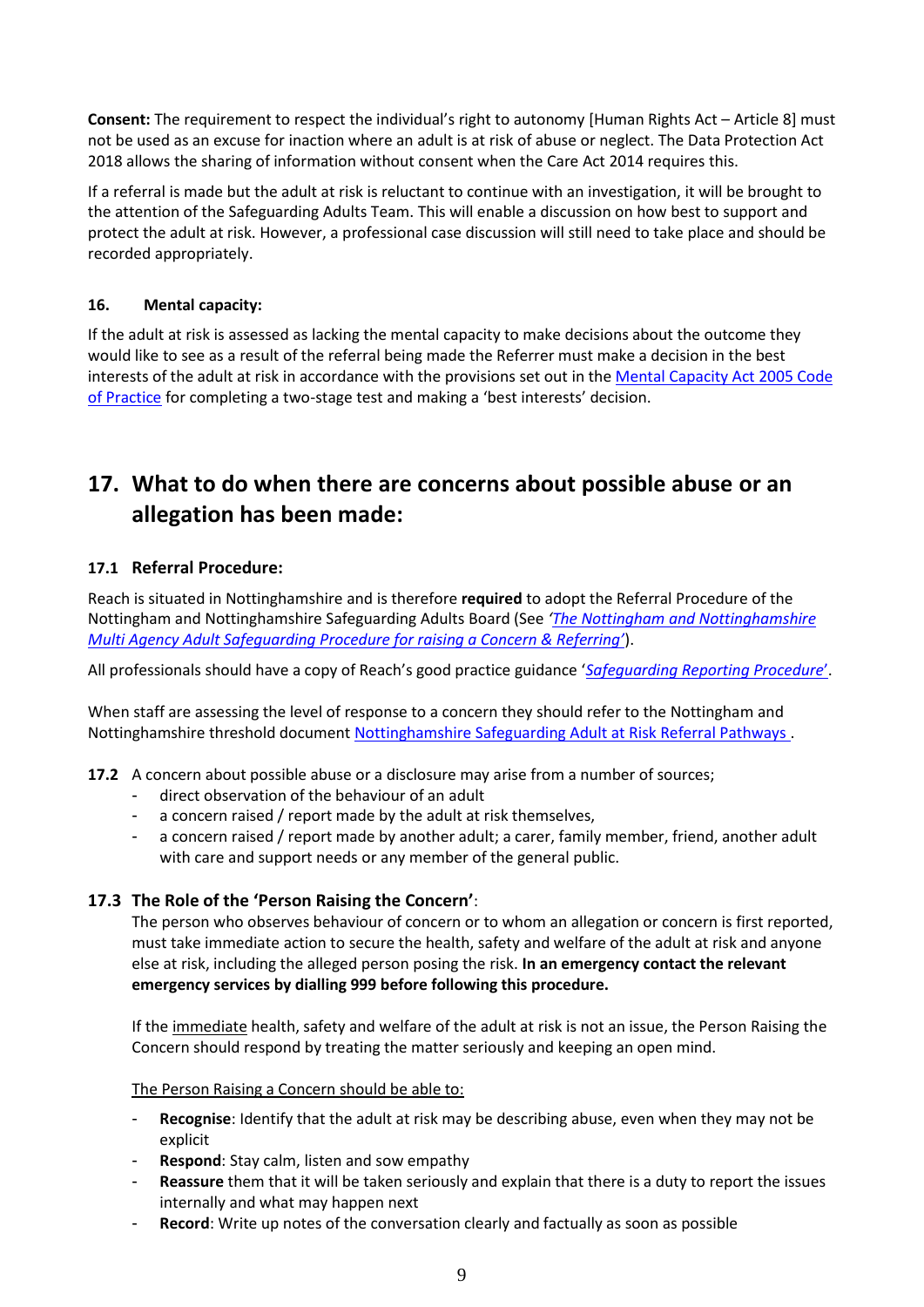**Report:** in a timely manner to the appropriate people and organisations.

Remember you are not investigating. Do:

- Stay calm and try not to show shock
- Listen very carefully
- Be sympathetic
- Be aware of the possibility that medical evidence might be needed

Tell the adult at risk that:

- They did a good/the right thing in telling you
- You are treating the information seriously
- It was not their fault

Explain that the Safeguarding Officer must be informed, and with their consent, h/she will contact the Safeguarding Adults Team and/or the Police. Reach Learning Disability will, in specific circumstances, need to contact the Adult Safeguarding Team without the person's but their wishes will be made clear throughout.

**Recording the allegation / incident:** The Person Raising the Concern must make a written record of the information given usin[g the Incident Form](https://reachuk.sharepoint.com/:w:/r/sites/documentlibrary/_layouts/15/Doc.aspx?sourcedoc=%7BE0BA724C-06CF-4587-B493-2D2A564C79F2%7D&file=Safeguarding%20Incident%20Report%20Form.docx&action=default&mobileredirect=true)

The record should be as factual as possible, where possible in the adult's own words. Where the record contains opinions (personal observations of behaviour etc.) this should be clearly identified as such. Where information is received from a third party (i.e. not the adult at risk themselves) this should be clearly attributed to the person(s) providing the information.

**N.B.** It is not the role of the Person Raising the Concern to get witness / collaborative statements from others present. This is the role of the Referrer.

The record should include:

- The time, date and place of incident(s),
- The persons present;
- Exactly what was seen if present at the time of the incident;
- Anything which was said at the time of the incident either by the adult at risk or others who were present at the time of the incident and heard by the Person Raising the Concern;
- Any injuries observed;
- An observation of the appearance and behaviour of the adult at risk at the time of reporting;
- Signature of Person Raising the Concern;
- Date the written record.

If, after passing on the information regarding suspected abuse, the Person Raising the Concern is not satisfied with the subsequent decision taken by the Safeguarding Officer not to refer the matter to MASH, s/he still has a duty to raise her/his concerns with the Senior Safeguarding Officer

If the Person Raising the Concern feels that s/he is unable to share information with any member of the Management Team or the Trustee Body because they believe that all parties are implicated in or colluding with the alleged abuse they should follow Reach's Whistleblowing Procedures found in the staff/volunteer handbook.

#### **17.4 The Role of the 'Referrer':**

The 'Referrer' is the Safeguarding Officer, the Senior Safeguarding Officer or, where it is felt that these persons may be implicated in or colluding with the alleged abuse, the Lead Board Member / Trustee. The Referrer must have received training in making safeguarding referrals and should use this, plus their knowledge of all relevant Reach procedures, to ensure that the concerns are reported to the Local Authority in which the adult at risk lives or is found, the Police or a medical professional as appropriate.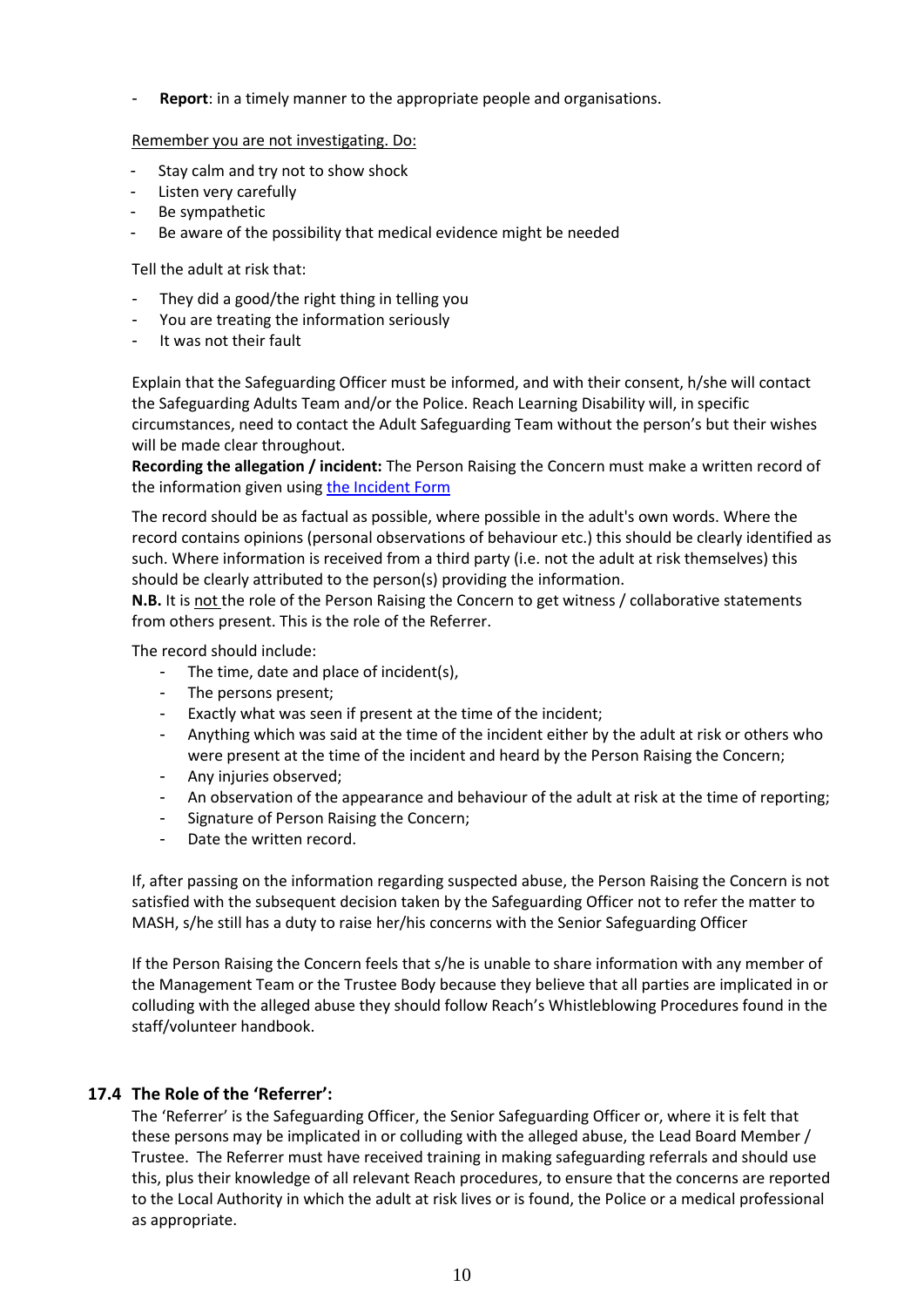Before making a referral to the MASH the Referrer should:

- Ensure the health, safety and welfare of the adult at risk and anyone else at risk, including the person posing the risk, especially where this person has care and support needs.
- In an emergency, contact the relevant emergency service(s); police ambulance, fire & rescue.
- Be aware of the possible need for forensic evidence
- Undertake any other immediate actions required under Reach Procedures; health & safety, disciplinary etc…
- Carry out initial information gathering:
	- Obtain Incident Form from the Person Raising the Concern and clarify events
	- If not already done by the Person Raising the Concern, speak to the adult at risk and find out what they want to happen as a result of the concern being raised
	- Complete a body map where required [Template at *[www.safeguardingadultsnotts.org\]](http://www.safeguardingadultsnotts.org/)*
	- Follow th[e Nottinghamshire Safeguarding Adult at Risk Referral Pathways](https://reachuk.sharepoint.com/sites/documentlibrary/Shared%20Documents/Policies%20and%20Procedures/Procedures%20and%20forms/Safeguarding%20and%20Prevent/safeguardingadultsreferralpathway.pdf)
	- Gather and record any remaining relevant information to make a referral; past incidents, allegations, discussions about the adult at risk and/or alleged perpetrator, any decisions made, and the reasons for those decisions;
- Consider whether there is a duty to refer under The Care Act 2014 where there is reason to believe that:
	- Other people, including other adults at risk and/or children, could be at risk from the alleged perpetrator of harm;
	- It is necessary to prevent a crime or a serious crime has been committed;
	- The adult at risk is being coerced or is fearful of repercussions;
	- The health and/or well-being of the adult at risk will be adversely affected by on-going harm/abuse;
	- The person posing the risk also has care and support needs;
	- There is an over-riding public interest.
- Discuss the decision to refer with the adult at risk or their representative where appropriate;
- Consider the desired outcomes of the adult at risk;
- **17.5 The Multi-Agency Safeguarding Hub (MASH)** is a central resource for the area of Nottinghamshire covered by Nottinghamshire County Council receiving all new adult and child safeguarding enquiries that meet current thresholds. The MASH is staffed by professionals from a range of agencies including, the Police, Health, County Council, Education. It acts as the first point of contact for all new concerns regarding an adult at risk in Nottinghamshire which meet current threshold for the involvement of Adult Social Care. Those concerns that don't meet the threshold will be signposted to specific early help services, ensuring they receive appropriate support.

### **18. Procedures to be followed where there are concerns about possible abuse or an allegation of abuse has been made:**

- **18.1** Where any professional has concerns about possible abuse or if there evidence that an adult at risk:
	- Is suffering significant harm through abuse or neglect;
	- Is likely to suffer significant harm in the future

#### S/he **must** follow the **A to B to C process:**

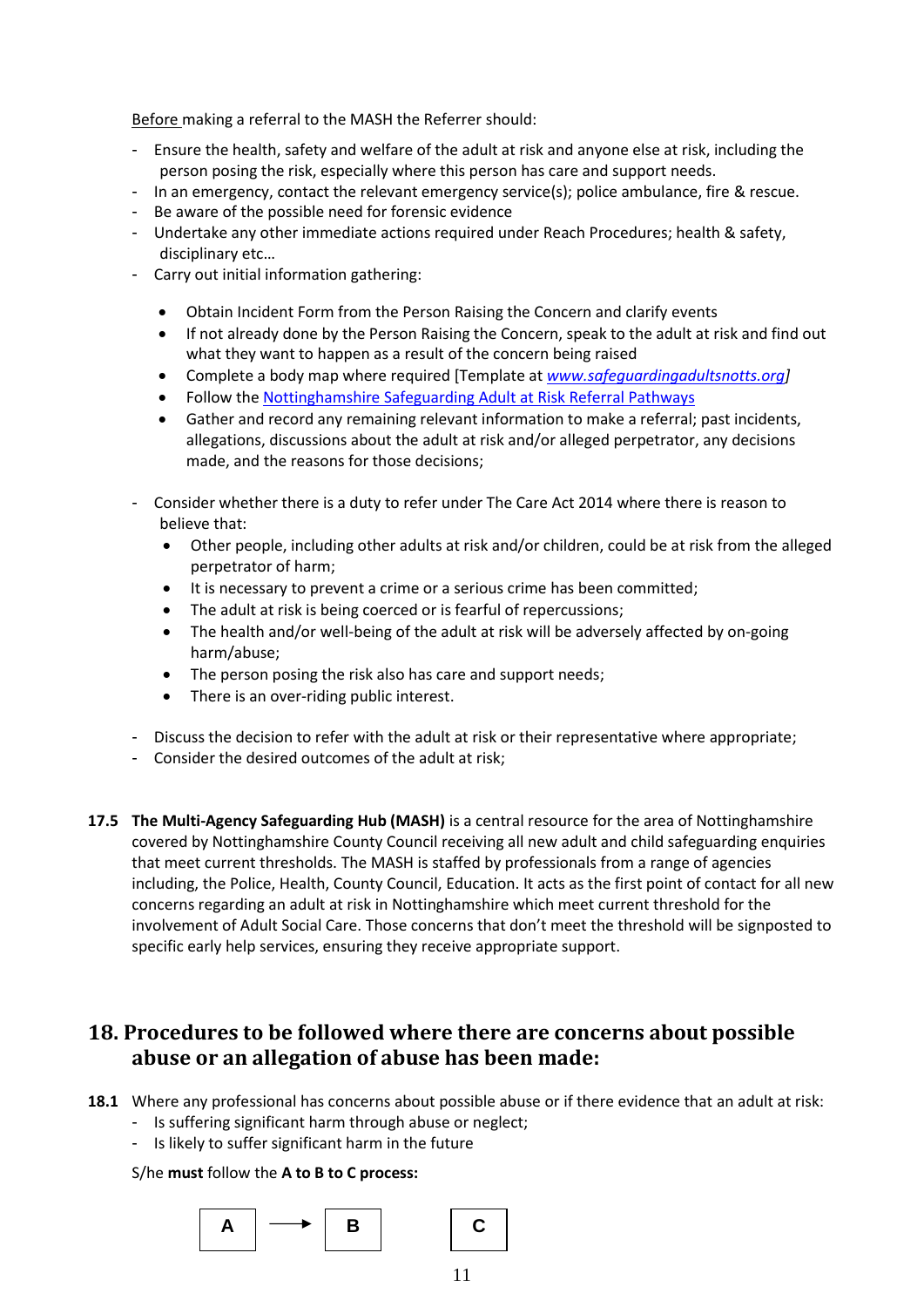*'A' gives information to 'B' who contacts 'C'*

A = **The person raising a concern**/ receiving a disclosure

B = **The Referrer** (Safeguarding Officer or Senior Safeguarding Officer) who passes the information to the relevant authority; Adult Social Care, via MASH or the Police.

C = **The Local Authority** in which the alleged victim is resident or was found.

#### **Reach Learning Disability Safeguarding Officers are:**

| SSO: | Senior Safeguarding Officer                            | Group Manager, Client Services                                                    |
|------|--------------------------------------------------------|-----------------------------------------------------------------------------------|
| SO:  | Newark Safeguarding Officer                            | <b>Centre Manager</b>                                                             |
| SO:  | Mansfield Safeguarding Officer                         | <b>Centre Manager</b>                                                             |
| SO:  | Southwell Safeguarding Officer                         | <b>Centre Manager</b>                                                             |
| SO:  |                                                        | Flower Pod, Southwell Safeguarding Officer Centre Manager or Client Services Lead |
| SO:  | Flower Pod, Newark Safeguarding Officer Centre Manager |                                                                                   |
| SO:  | <b>Holidays</b>                                        | Group Manager, Client Services                                                    |
| LBM: | Lead Board Member                                      | Pati Colman Trustee                                                               |
|      |                                                        |                                                                                   |

Where the relevant Safeguarding Officer is not available for any reason, the matter should pass to the Senior Safeguarding Officer who will make the decision as to who should act as the Referrer.

Where the Safeguarding Officer is the subject of the allegation the matter should be passed directly to the Senior Safeguarding Officer. In the event that the SSO is also implicated the matter should be brought to the attention of the CEO or a Member of Senior Management team who will contact the Lead Board Member.

- **18.2 Timescales:** responding to safeguarding concerns of any nature should be done immediately, if an emergency, or within the **same working day** (within 4 working hours)
- **18.3** If the decision is to refer, the Referrer should contact the MASH by: **Telephone: 0300 500 80 90 (during normal office hours)**

**Submit an online concern form, log onto** [www.nottinghamshire.gov.uk/MASH](http://www.nottinghamshire.gov.uk/MASH)

**For advice; email[: mash.safeguarding@notts.gcsx.gov.uk](mailto:mash.safeguarding@notts.gcsx.gov.uk)**

**For emergency situations occurring outside office hours contact should be made with the Emergency Duty Team [EDT] on 0300 456 4546**

Adults at risk who live within Nottingham City should be referred by contacting the **Health and Care Point: 0300 131 0300.** Out of hours Nottingham City's Emergency Duty Team can be contacted on **0115 876 5600**, between 8.00pm and 8.30am Monday – Thursday / 8.00pm and 8.30am, Friday to Monday.

- **18.4 Confidentiality:** concerns must always be reported to the relevant Safeguarding Officer. They should not be discussed with anyone else, such as work colleagues, unless the immediate welfare of the adult at risk or other adults make this unavoidable.
- **18.5 Anonymity:** No guarantee of anonymity can be given as there are certain limited circumstances in which the identity of a referrer may have to be given (e.g. the court arena).

Where concerns are raised by a member of the public who wishes to remain anonymous or who is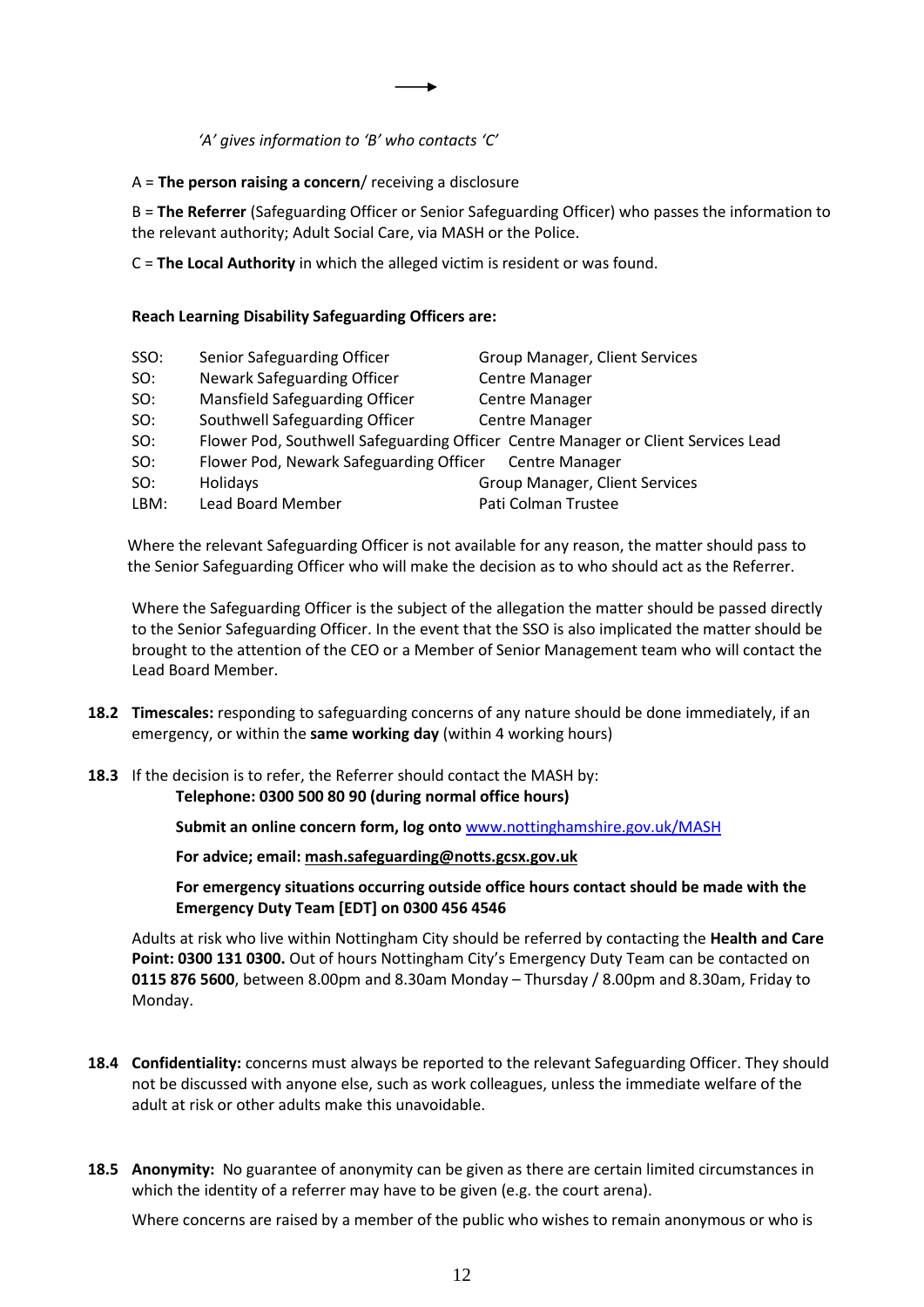prepared to disclose their identity but does not wish for it to be revealed to the adult at risk or his/her representatives this should be respected and recorded. The Person Raising the Concern should explain that this information may remain confidential to Reach but that the Person Raising the Concern will pass this on to the Referrer for a decision. Consideration for the member of the public's safety may be an issue in some cases.

A referral from a professional cannot be treated as anonymous and where any court proceedings follow the information they have given may be made available to the parties involved.

#### **18.6 Making a decision not to refer:**

If, after assessing all the information available the Referrer decides that no abuse has occurred there is no need to make a referral. However, the referrer must:

- Consider any other actions required to support the needs of the adult at risk or other actions which might be relevant to the circumstances such as; the Complaints Procedure, training needs, regulatory action. This may include informing other people/agencies of the actions taken;
- Discuss the decision not to refer and any further actions to be taken with the Senior Safeguarding Officer.

#### **18.7 Recording:**

It is essential to keep a careful record of all actions, decisions and information gathered as these may be required at a later date for legal proceedings or to demonstrate a rationale for any decisions made or actions taken / not taken.

Records should include:

- Any actions taken to ensure the immediate safety of the adult at risk and/or anyone else at risk, including the person posing the risk
- The crime number if the matter has been reported to the Police
- Details of the concern, including the record made by the Person Raising the Concern
- All relevant information gathered by the Referrer
- The rationale for the decision taken to refer
- The desired outcomes of the adult at risk; what s/he would like to happen as a result of any safeguarding work.

#### **18.8 Complaints:**

All complaints about the safeguarding adults process should initially be made to the appropriate Safeguarding Manager. For example: timescales not met, disagreement with the outcome of an investigation etc. The Safeguarding Manager should then comply with internal guidelines on managing complaints from another organisation. In some circumstances the Local Government Ombudsman has jurisdiction to investigate where concerns remain after Local Authority has investigated and responded to the matter raised.

#### **19. The Role of The Senior Safeguarding Officer:**

- 19.1 It is the function of the Senior Safeguarding Officer to guide and support staff through the process of recognising and reporting safeguarding concerns and, where required, as when a Safeguarding Officer is not available, to either pass the matter to another Safeguarding Officer to act as referrer, or to take over the role of referrer his/herself.
- 19.2 The Senior Safeguarding Officer will also act as the referrer where:
	- allegations are made which concern senior members of staff (CEO and/or SMT) or members of the Board of Trustees and: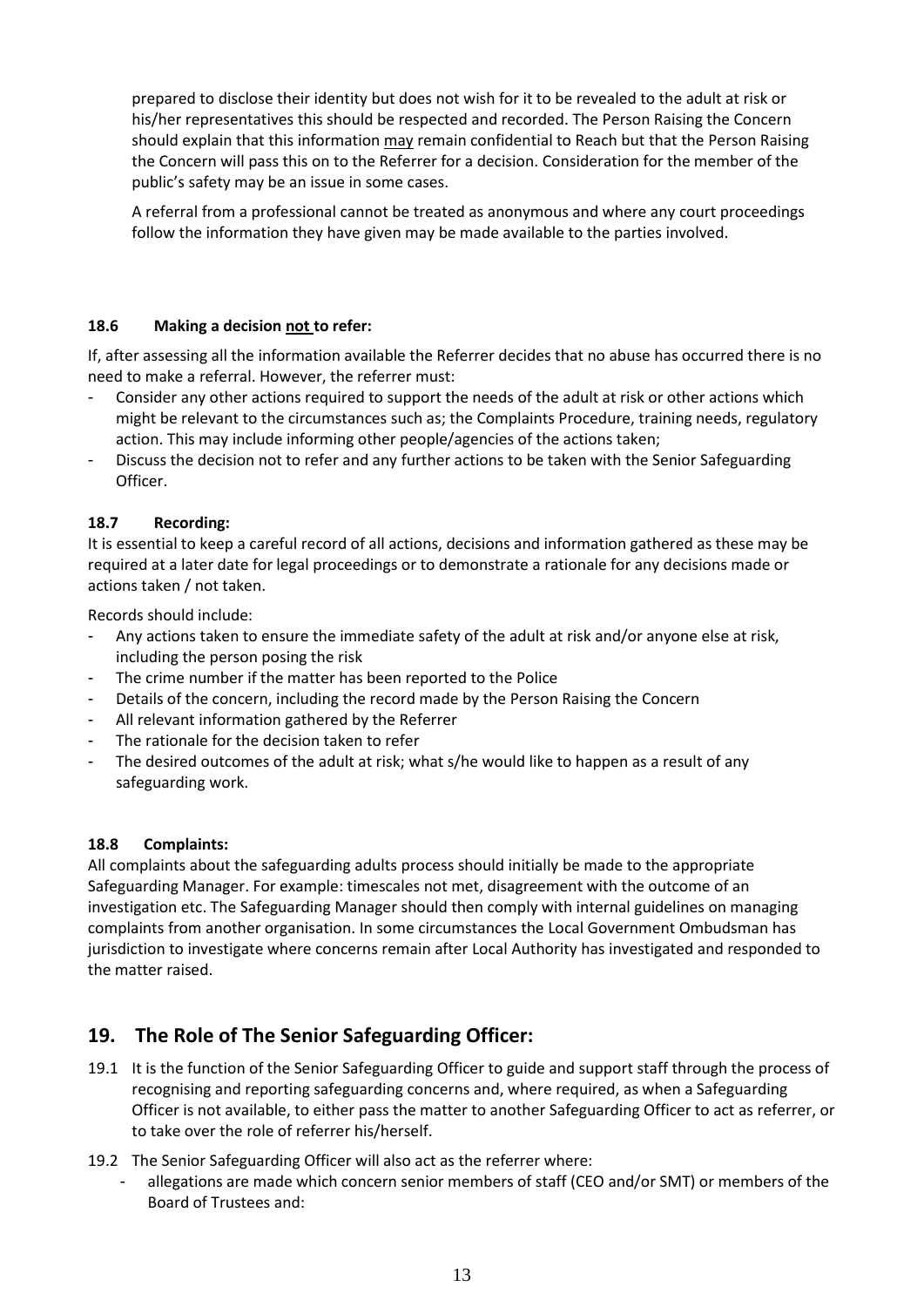- the person raising the original concern or the Person Raising the Concern does not have confidence in the impartiality of the designated safeguarding officers and believes that they may be involved in or colluding with the abuse.
- 19.3 It is the responsibility of the Senior Safeguarding Officer to:
	- Monitor the way in which all safeguarding concerns which are raised through these procedures have been addressed, whether or not they result in a referral to the MASH or the safeguarding bodies of another Local Authority. This includes monitoring any action plans agreed to address the needs of either the adult at risk or the individual posing a risk where this person is a client of Reach.
	- Keep abreast of any legislative changes and alterations to guidance issued by the Nottingham and Nottinghamshire Safeguarding Board and will ensure that Reach Policies are adjusted accordingly.
	- Meet with the designated Safeguarding Officers twice a year in order to achieve consistency of practice across Reach.
	- Update the Trustees on the numbers and significance of all safeguarding adult concerns, particularly those in which a referral was made to the MASH / appropriate Local Authority.
	- Meeting with the Lead Board member and the CEO on an annual basis to ensure the robust nature of the Adult Safeguarding procedures.

#### **20. The Role of The Lead Board Member:**

- 20.1 It is the role of the Lead Board Member to act as the Referrer in situations in which:
	- The concerns raised are about the Senior Safeguarding Officer.
	- The person raising the original concern or the Person Raising the Concern does not have confidence in the impartiality of the designated safeguarding officers and believes that they may be involved in or colluding with the abuse.
- 20.2 The Lead Board member carries particular responsibility for ensuring that Reach's Safeguarding procedures are monitored on a regular basis and are 'fit for purpose'. To achieve this s/he will meet with the Senior Safeguarding Officer and the CEO on an annual basis.

#### **21. Staff support, supervision and training**

- 21.1 All managers, staff, tutors, volunteers and trustees are required to have completed training set out in the *Reach Safeguarding Adults Competency Framework and Learning Pathway*.
- 21.2 Safeguarding matters will be a standard item at all supervision sessions

This policy will be conveyed to all trustees, staff and volunteers joining the organisation as part of their induction, and to all trustees, current staff and volunteers working with adults at risk.

#### **22. Review and Approval Process:**

This policy will be updated annually and approved by the Board in July of each year unless changes are brought out by the local authorities at a different time.

| <b>Safeguarding Policy and Procedure reviewed and approved:</b> |                  |
|-----------------------------------------------------------------|------------------|
| Signature<br>(Chief Executive):                                 | oquel            |
| Date:                                                           | <b>June 2016</b> |
|                                                                 |                  |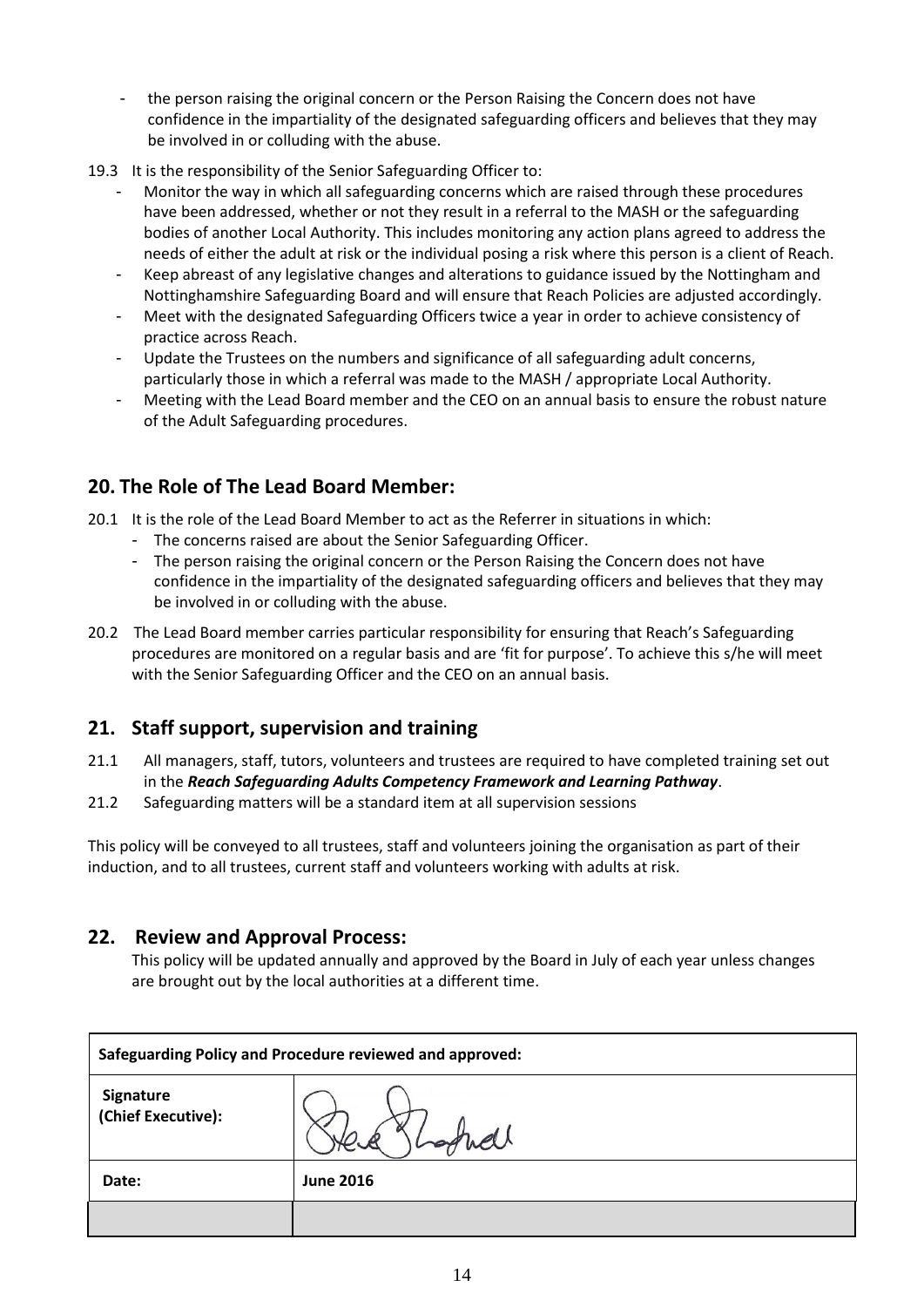| Changes made to the<br>policy: | Updated with relevant legislation and clarification of appendices to bring the<br>policy in line with Safeguarding Children and Young Person policy.                                                                                                                                                                                                                                                                                         |
|--------------------------------|----------------------------------------------------------------------------------------------------------------------------------------------------------------------------------------------------------------------------------------------------------------------------------------------------------------------------------------------------------------------------------------------------------------------------------------------|
| <b>Review date:</b>            | <b>August 2017</b>                                                                                                                                                                                                                                                                                                                                                                                                                           |
| Signature:                     |                                                                                                                                                                                                                                                                                                                                                                                                                                              |
|                                |                                                                                                                                                                                                                                                                                                                                                                                                                                              |
| Changes made to the<br>policy: | Updated to be in line with Care Act changes reflected in Nottinghamshire's<br>updated policy.<br>Links to Nottinghamshire updated procedures:<br>'Nottingham and Nottinghamshire Multi-Agency Safequarding Adults at Risk<br>Procedure for Raising a Concern and Referring'<br>'Nottingham and Nottinghamshire Multi-Agency Safeguarding Adults at Risk<br>Guidance'.<br>Merge of Adult Safeguarding and Prevent policies into one document. |
| <b>Review date:</b>            | March 2019                                                                                                                                                                                                                                                                                                                                                                                                                                   |
| Signature:                     |                                                                                                                                                                                                                                                                                                                                                                                                                                              |
| Changes made to the<br>policy: | Clarification of Safeguarding officers duties<br>Added in definitions of catergories of abuse<br>Added in 'ABC' guidance<br>Included Mental Capacity information                                                                                                                                                                                                                                                                             |
| <b>Review date:</b>            | August 2019                                                                                                                                                                                                                                                                                                                                                                                                                                  |
| Signature:                     |                                                                                                                                                                                                                                                                                                                                                                                                                                              |
| Changes made to the<br>policy: | None made                                                                                                                                                                                                                                                                                                                                                                                                                                    |
| <b>Review date:</b>            | <b>July 2020</b>                                                                                                                                                                                                                                                                                                                                                                                                                             |
| Signature:                     |                                                                                                                                                                                                                                                                                                                                                                                                                                              |
| Changes made to the<br>policy: | Changes to SSO and SO following changes to organisation structure                                                                                                                                                                                                                                                                                                                                                                            |
| <b>Review date:</b>            | October 2020                                                                                                                                                                                                                                                                                                                                                                                                                                 |